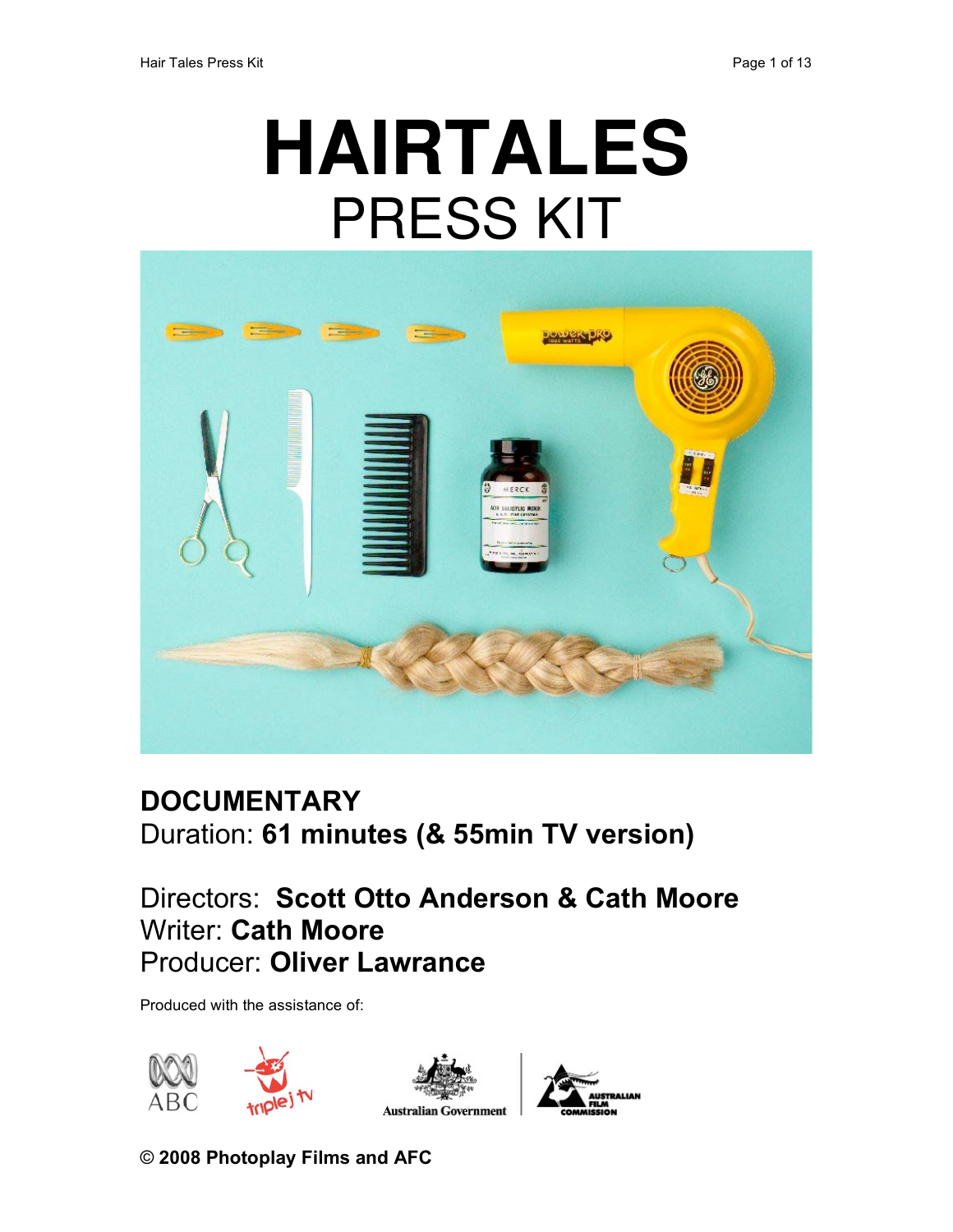# **HAIRTALES**

## **ONE LINER**

You can comb over secrets for only so long…

## **LOGLINE**

12 characters. 12 stories unique as hair itself.

*Hairtales* is a film that slowly untangles the unexpected; tales of murder, a mysteriously white father, the 'lie of the hot comb', and secret personal truths that only hair can reveal.

## **ONE PARAGRAPH SYNOPSIS**

Like fingerprints, hair is a unique signifier of identity and personal history. *Hairtales* is a portrait of 12 diverse characters whose strange and at times startling connections to hair reveal long-held secrets and life-changing experiences. However, this film is as irreverent as it is intense. From mysteries of true paternity to brushes with a serial killer. From a prized corset made entirely out of dreadlocks to a hair-growth specialist convinced that bald men are accident prone. *Hairtales* is a series of interconnected strands where tears & trauma, hope & hilarity are all tangled up into one celebration of the human experience.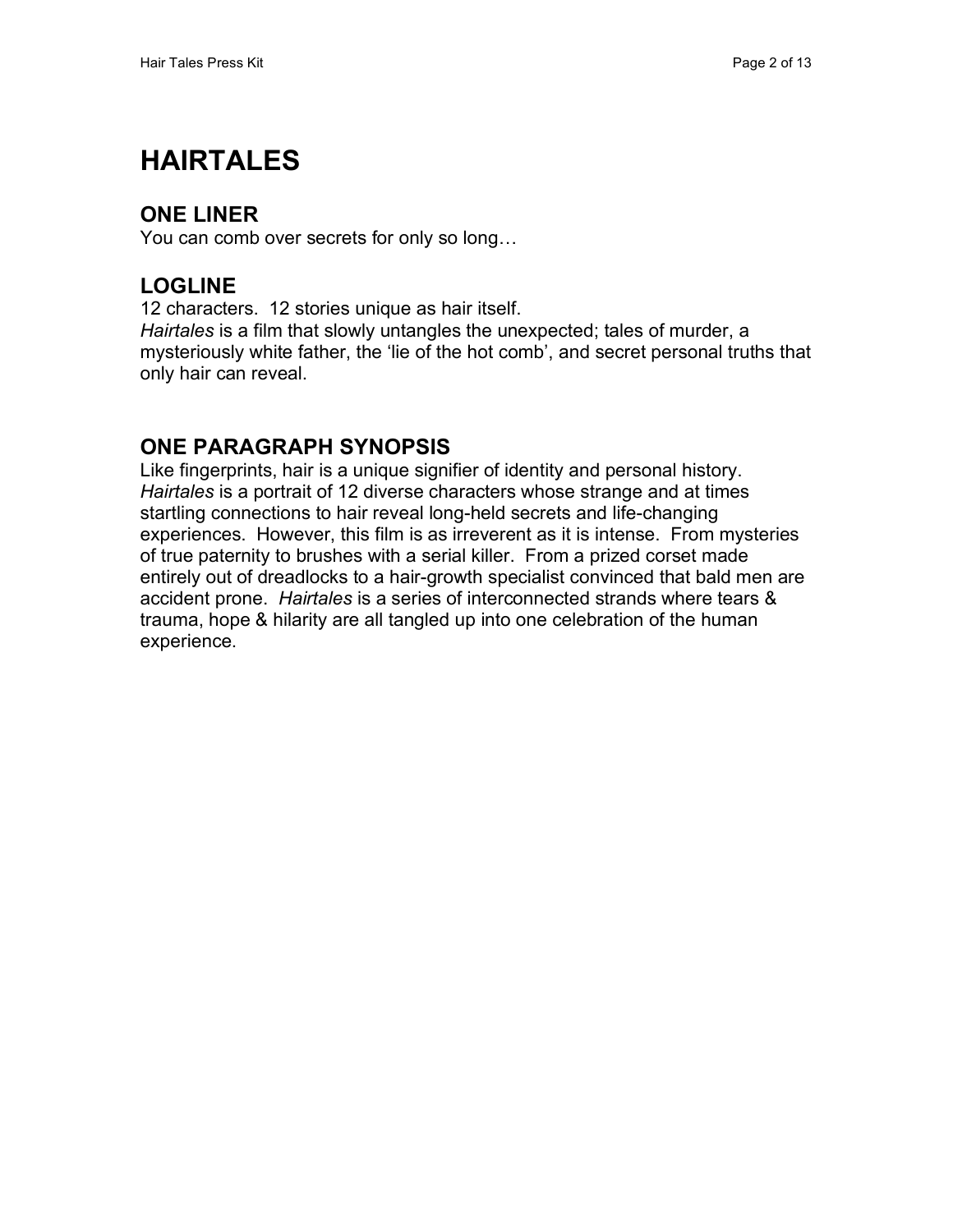## **ONE PAGE SYNOPSIS**

Perhaps you know these characters already. A hairdresser, a teenager with an afro, a cancer survivor. But you've never heard stories like these before. Mysterious tales unravel themselves slowly in this irreverent yet intimate, strange and revealing portrait of 12 individuals whose personal and professional lives have been changed forever through hair.

It is a film full of unlikely stories. 18-year-old Gaby looks black but has two white parents. Was her (now deceased) father really a French Ambassador? Is her dark skin and afro just "one of those strange twists of random fate" or is a family secret still to be revealed?

Mim used to cut people's hair in their homes until she found out one of her clients was a serial killer. "...he always wanted a different look.... his mood would change very quickly if he didn't get what he wanted." How has such intimate physical contact with a killer changed Mim and her connection to hair?

Gilly grew up on a farm and has put her knowledge of crutching sheep into her business; she's a bikini waxer whose main clientele is heterosexual men. Ow. Margaret, a myopic hair artist, shows off a corset made out of dreadlocks and a hair death mask made in memory of her brother.

Lance, an ex-gothic Mortician believes a dead person's dignity can be maintained with beautifully styled hair. Esther, a Canadian hair academic explores the racial politics embedded within African-American hair and the contentious yet desirable white aesthetic. "I have the privilege, the invisibility of whiteness… I melt in. I'm not betraying anything because it's not there."

*Hairtales* is an anecdotal mix of eclectic memories, dreams lost, and inner selves found. Alive and dead, functional and ornamental, the duality of hair makes it a fascinating accessory, tool for expression, and connection to history, culture and fantasy.

This is a film that challenges the viewer to rethink their assumptions about hair and what it can tell us about who we are, have been and would like to become. More than anything, this is a film which celebrates both the diversity and commonality of human experience.

#### **Hair. Underestimate at your peril.**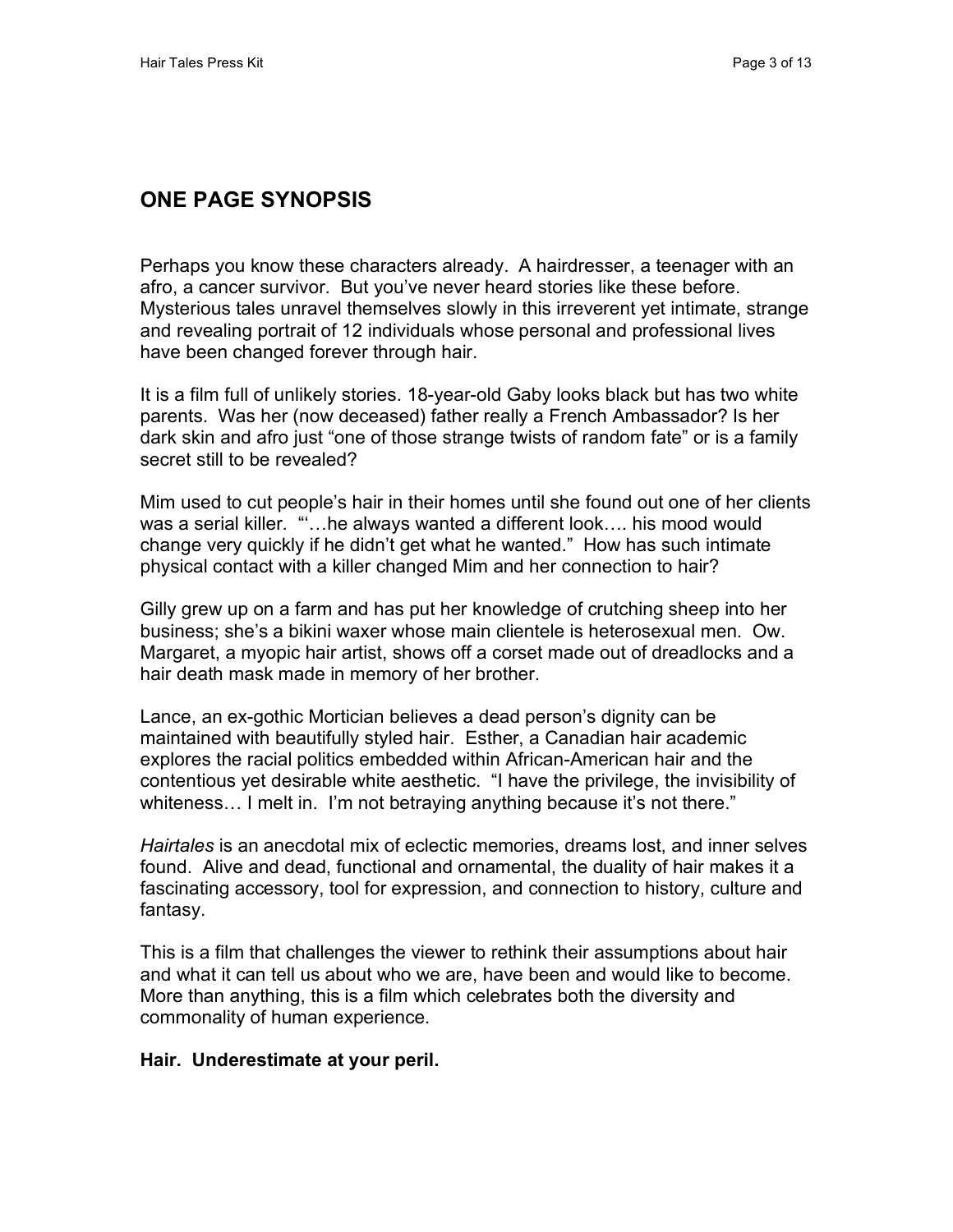## **CHARACTERS**



#### **Mim**

Mim had her own mobile hairdressing business for many years in Melbourne, servicing mostly elderly clients in their own home. Her life changed forever when the police called and said one of her clients, a middle-aged man, was suspected of killing up to 6 women. Mim had been in and out of his house for the past two years, but believes her saving grace was a regular phone call from her sister. She recalls him saying 'someone always knows where you are, don't they.' Since testifying at one of his trials, Mim is too traumatised to work as a hairdresser. Her client is in jail and she is in counselling.



#### **Lance**

When the girl Lance was in love with at high school told him she wanted to be an embalmer, his path in life was set. Lance has been a Mortician for the past 18 years, and loves the creative freedom his clients allow for. 'Height' is an important factor when styling 'a decease'. His most used product is hair spray and favoured tool, the curling wand.



#### **Gaby**

Gaby is a teenager whose afro and dark skin suggest an African heritage. But as she reveals, both her parents are white, leaving her to wonder if her Father, who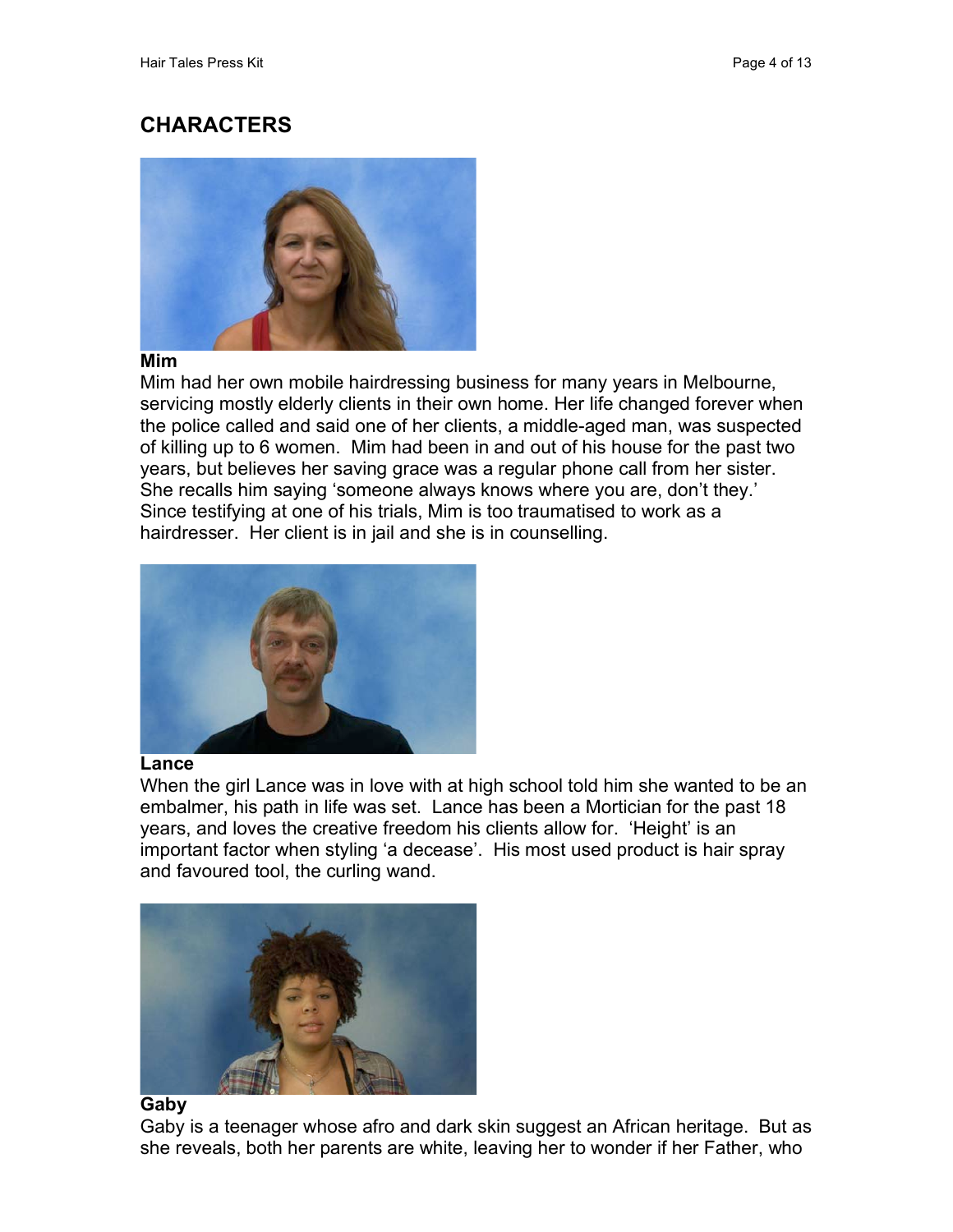died when she was 3 years old, really was the French Diplomat her mother says he was. Does she really know the truth about her past at all?



#### **Esther**

28-year-old Esther Berry is a Canadian/Australian academic who explains the horrific nature of hair and its 'zombie-like' status, both alive & dead. Esther discusses hair as the constant wardrobe that makes us ever locatable and reflects on personal experiences of dealing with her matte-haired hippy Mother's hair loss through cancer.



#### **Yiota**

After having Cancer three times, Yiota's hair has grown back 10 times. She recalls how having no hair made her rethink who she was and what she might become. Yiota also recounts her theory on why aliens tell us something about the purpose of human hair.



#### **Gilly**

A professional waxer, hair for Gilly has strong associations with growing up on a farm with animals. One of her first memories is seeing her mother's pubic hair, and excitedly telling her sisters that "Mum's got chook feathers… down there." Ripping hair off men's pubic regions also brings back fond memories of life on the land. "It's just like crutching sheep."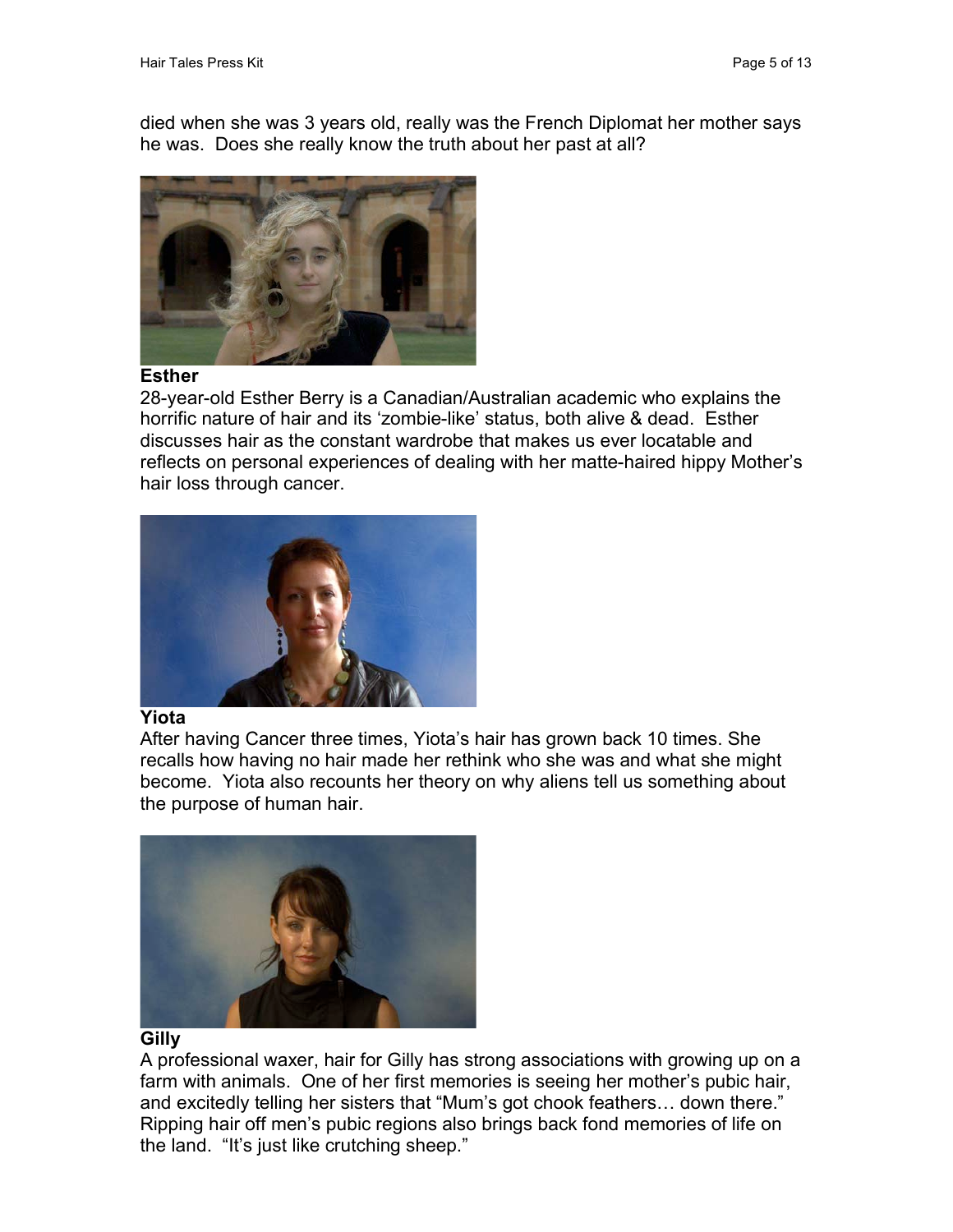

#### **Daniel**

A true self believer, Daniel is fast becoming an iconic hairdresser in Sydney for his uncompromising 'brand', based on the notion that hair is all about sexual ferocity and power. He offers two different hair styles; the 'get Eff'd', or the 'Effoff'. Having been bald since 19, Daniel has his motto tattooed on his neck: Direction, Passion, Aggression.



#### **Margaret**

Margaret is a captivating eccentric, who has been keeping her cut hair for the past 10 years. Hair for Margaret is a creative medium, she has made a corset out of the hair of close friends and her own dreadlocks, and a hair death mask in memory of her deceased brother.



#### **Jane**

In her  $7<sup>th</sup>$  decade, Jane still has a youthful exuberance that suggests that you're only as old as you feel. Jane cuts straight to the chase, dispensing styling advice for women in their 'senior' years; while the body starts to sag, hair should fight gravity by remaining 'up and back'. Going white has been a liberating experience for Jane, and she intends to continue growing old as disgracefully as possible.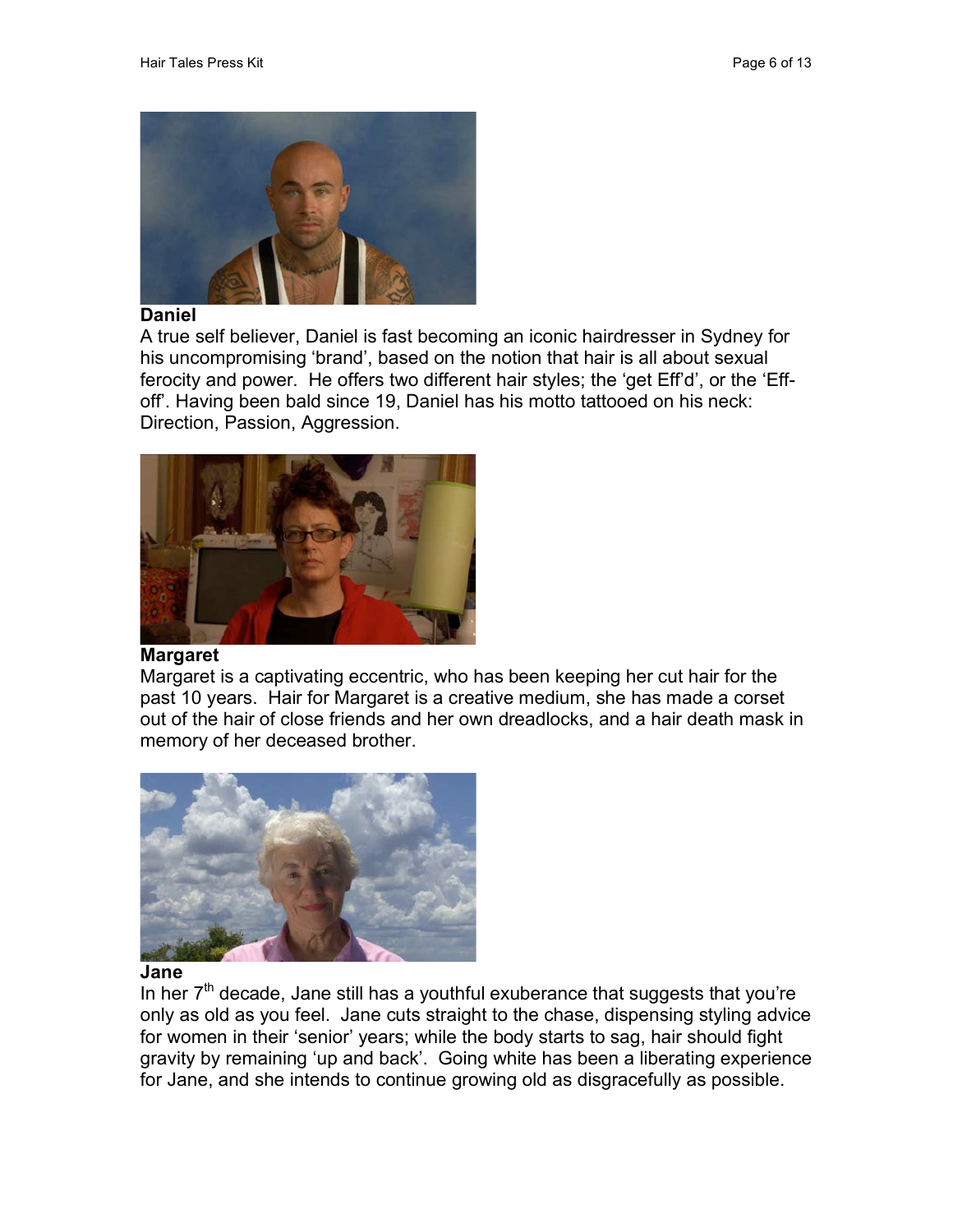

#### **Sam**

A 71 year old 'Jew from Calcutta', Sam is a hair regrowth specialist, who claims to have saved hundreds of people from suicide by restoring hair to their heads and love in their hearts. A bald man himself, he believes men without hair are accident prone and selfish.



#### **Suzy**

Suzy has a mane of untameable frizzy hair. It has always been a conflict for Suzy; something which proudly represents her Egyptian heritage, but that drives her wild with frustration. She hates her hair being a signifier for who she is and never wears it out in public.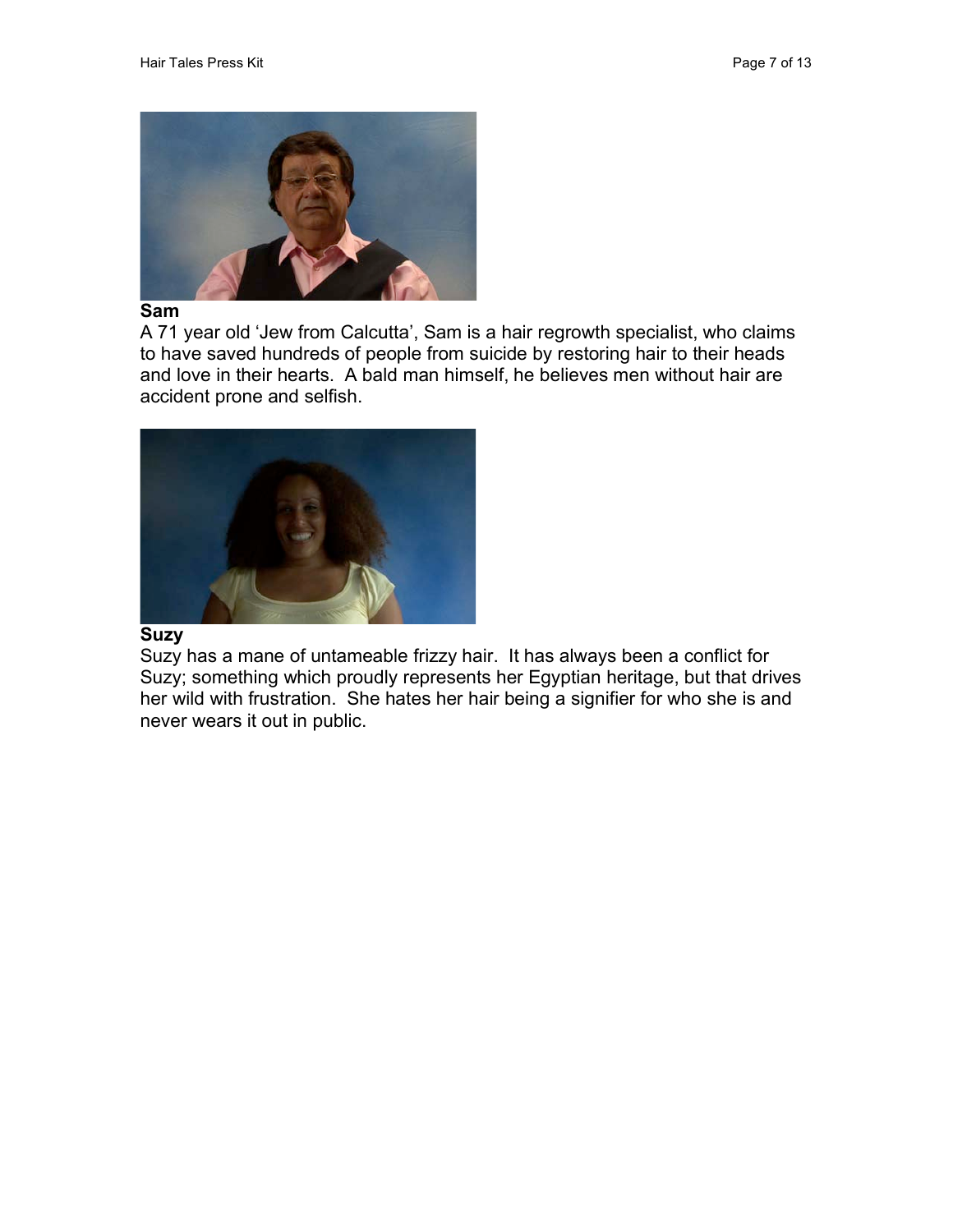## **PRODUCTION NOTES**

The thought of sourcing characters was a tad daunting when we began the research process. It was conceivable that every single person on the face of the planet might have something interesting to say simply by virtue of having hair, so where and how to start?

We placed ads in print and digital media and gave copious radio interviews asking for people to write to us with their memorable stories of hair. Originally, our demographic was targeted at a youth market, and we received many emails from teenagers talking about their rites of passage with hair being ripped, bleached, cut, shaved in multiple fashions, all of which left tears or cries of joy.

The response was overwhelming, and it seemed that for many, talking about their experiences with hair was quite cathartic. More so, it revealed something about the transformative power hair has. The stories we received reflected the life changes people had gone or were still going through, recorded and reflected through hairstyles and cuts, or loss of hair altogether.

It also reflected memories of relationships. The clichés are true, people told of having broken up with a partner and rushing out to get a haircut. Or being uncomfortable with their body shape, and finding solace in a new hair do.

We must have communicated with around 100 people, and narrowed the field down to 25 who we interviewed over a 3 week period. It ended up being a confessional process, at times painful to listen to, other moments proved hugely entertaining and full of giggles from crew and cast alike.

In terms of style, this film is a not so inconspicuous homage to the great Errol Morris whose use of metaphorical imagery and captivating, unique character portraits has inspired and moved us deeply. His ability to capture a sense of universality through his characters was something we were interested in exploring in the film. Fortunately we found many underlying truths about life that our characters told us, and that informed one another's stories. The battle for self acceptance, notions of mortality and self expression most prevalent.

We decided to use a plant image system to help represent the character's experiences. The growth, maintenance, structure and texture of plants had many connotations with our own head and body hair, follicle gardens, lawns, deserts, jungles to groom and tend to.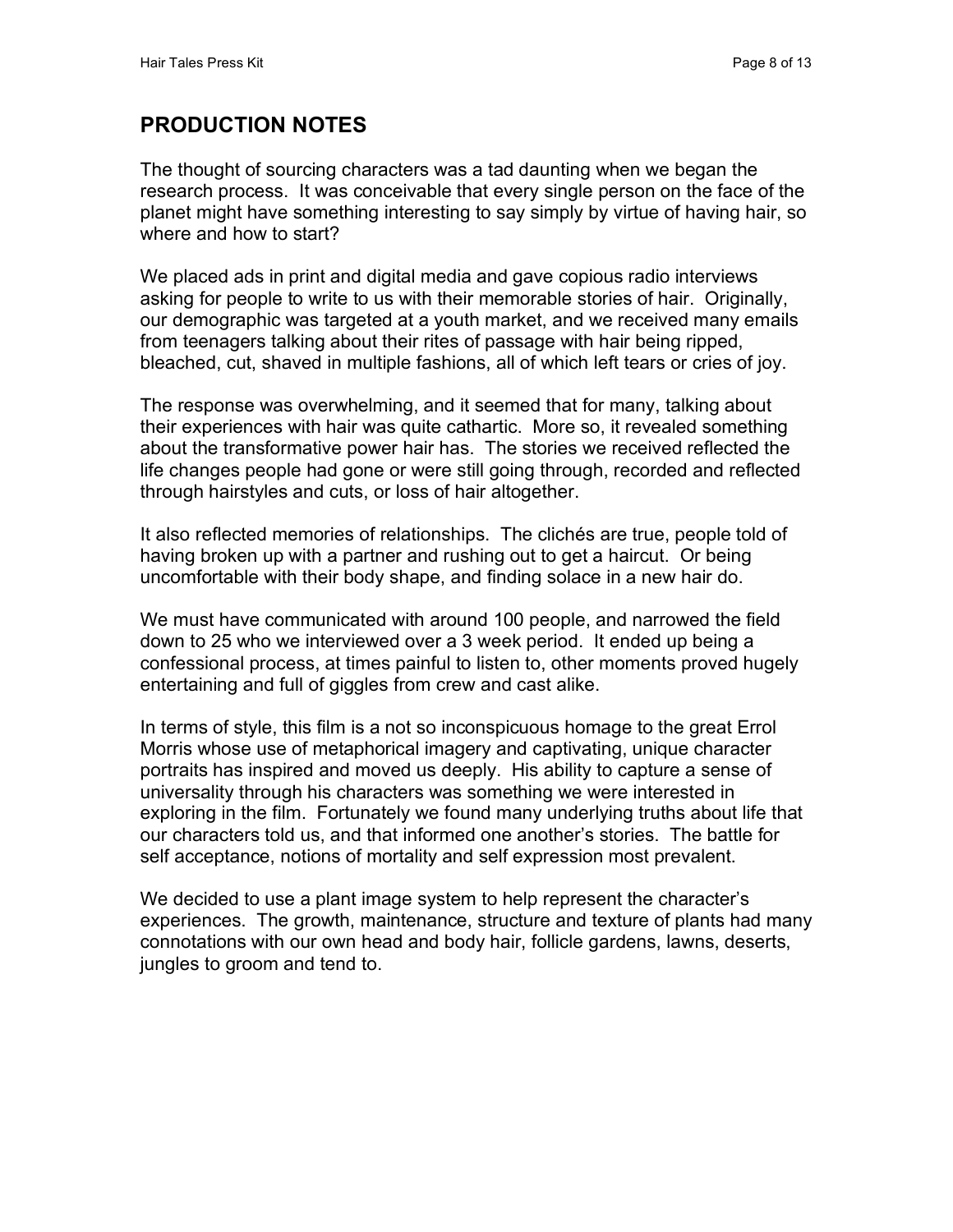#### **DIRECTORS' STATEMENT Cath Moore**

My mother has straight blond hair and blue eyes. My (absent) father has an afro hair and dark skin. Growing up with my mother, I coveted her hair which could be brushed and styled with ease. I used to hate my hair because it inevitably tied me to a black Father and heritage that I knew little about, And what was dark skin and fuzzy hair supposed to make you do, feel, be? Although now as an adult I am more comfortable with the hair and skin I'm in, the fascination with hair persists.

Walking through Paris years ago, I was fascinated by the African hair salons, where another world seemed to exist, one that through my own heritage I may have been connected to, but is still very much unknown to me. The concept of hair as a porthole to family, value systems, political movements, cultural histories is endlessly intriguing.

My hair has always been such a signifier, one imposed by others rather than an attribute I use to reflect my own sense of self. But it made me think about where I came from and where I was heading. I realised that the same must be true for many people, and what an incredible way of looking at oneself, hair might allow for.

I had my hair straightened for the first time in my life during the making of the film; finally I could run my fingers through it. Similarly, I wore a number of wigs worth well over \$1000 a piece. It was intoxicatingly different, but ultimately not me.

And so while hair allows for voyeuristic explorations of identity, it is also a reminder of the authentic self; haircuts are often happy, sad, troubled or joyous expressions of how we feel about ourselves right now and who we would like to become in the future. This film has also shown me how hair for many is a marker of time, recording and reminding us of past lives; from a harmless dye job to a fatal poisoning, hair records it all!

One of the characters said that she was still waiting for her hair to 'be something.' India Arie's great song '*I am not my hair'* speaks volumes about the expectations we invest in our own and others' hair.

Collectively, our characters reveal a lot about who we have all been at some stage. And I am so grateful to them all for having the courage to share what has often been the most traumatic or challenging experiences of their life. Revealing their personal transformations and reflections on how hair has impacted on their sense of self was not always easy, but allows for a fascinating insight into the significance of hair. I continue to walk past people in the street and wonder, 'what's your hair tale?'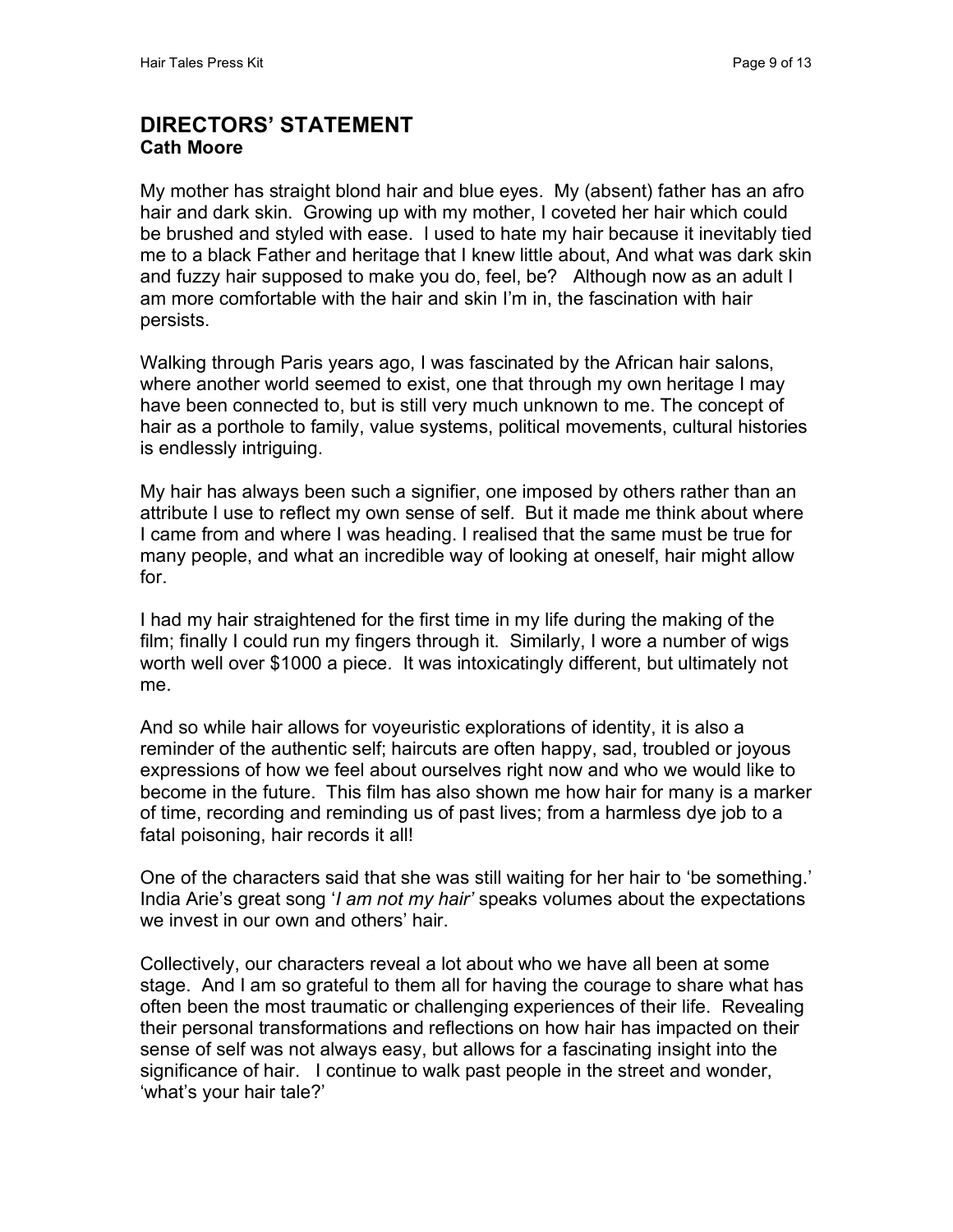#### **DIRECTOR'S STATEMENT Scott Otto Anderson**

When I was still in Kindergarten, I returned home early one day to an empty house. For some reason still unknown to myself, I picked up a pair of scissors and took them to my hair, wondering what they might do. One 'snip' and like magic there it was, a child's handful of hair on the linoleum and a massive hole in my fringe. I was surprised that hair could be so strong and yet so delicate, and that the sudden, huge, change in my personal appearance could elicit such a response of upset from my parents obviously I looked quite the freak– crooked teeth and now crooked hair too –what were they to do with me?

The duality and contradiction of hair has become so apparent through the making of this film. Delicate yet strong, functional and ornamental, uncontrollable and sensuous, alive and at the same time dead, the characters' stories demonstrate the complexity that lies within such subject matter. In speaking about hair from a forensic analysis point of view, one interviewee said that it was important because "**hair is ubiquitous**." *Everybody* has a hair story, primarily because it is integrally linked to change and transformation. It documents personal history like rings in a tree.

Being somewhat of an awkward social being I always found going to the hairdresser's a daunting expedition. For the past thirteen years I've not returned to a salon. When researching for this film and returning to the salon, a rush of memories came flooding back. The guilty sensuous pleasure of another's fingers in your hair; a physical intimacy that very few professions are permitted. Similarly, there is the desire to reveal all. Unable to move or escape, and under scissor-point, one often finds yourself telling a complete stranger personal information even your closest friends might not know.

We took this idea and procured an old barber's chair to sit the interviewees in, hoping to elicit the same haemorrhaging of personal information – the hair salon as cathartic confessional booth where hair might be explored as a public placard for genetic history, or a marker for self definition.

In the project's conception, Cath and I began talking about hair's multifarious nature, breaking it into various categories of sexuality, history, mortality, politics and culture. Not surprisingly, we lost focus and decided to find the heart of the film through character, not concept. We wanted to find stories that people could connect to but were also very distinct, and ended up with narratives that had very unique entry points like death, academia, and racial politics. These in fact brought us back to the subjects we had originally been keen to explore.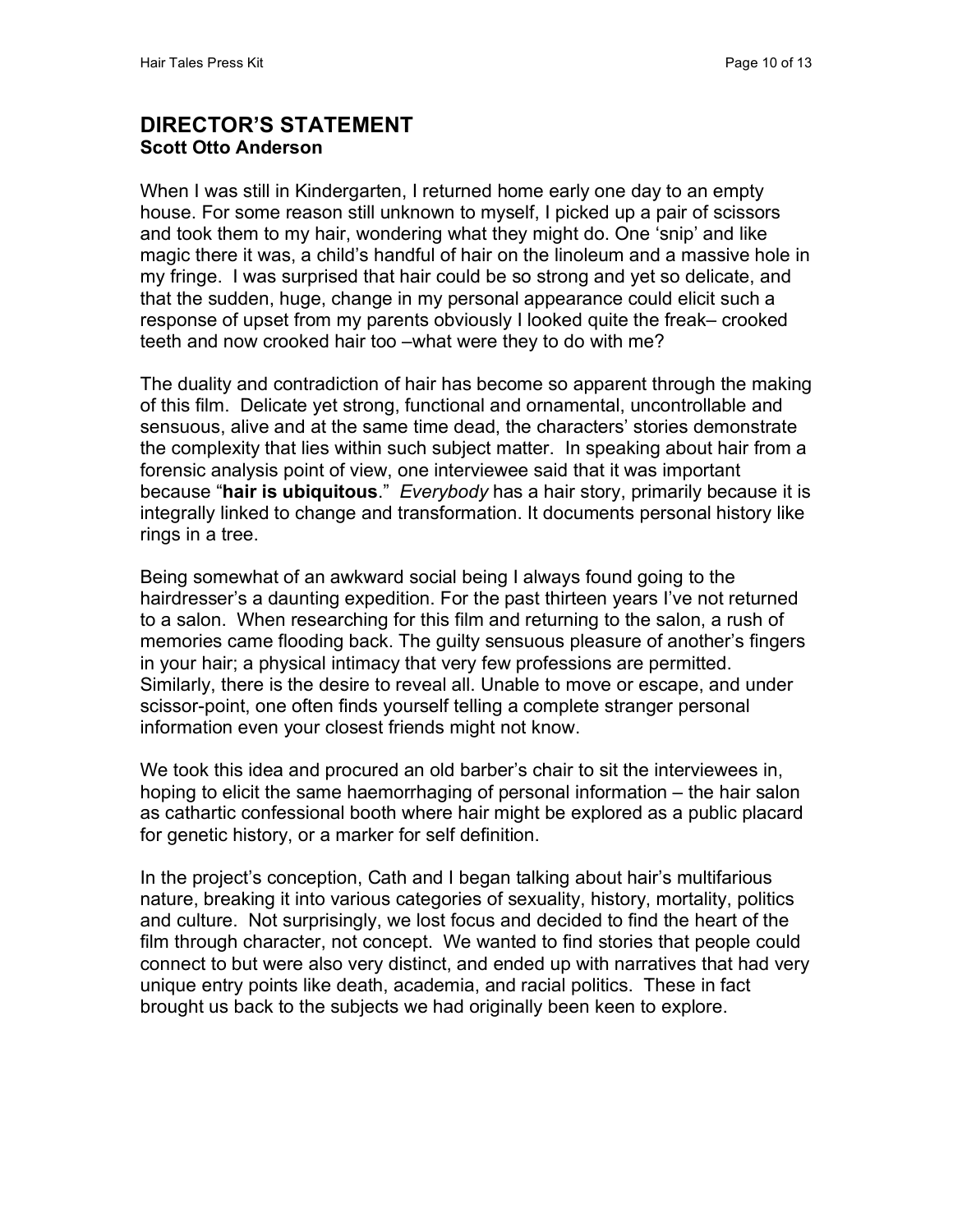Since starting on this project I have discovered I suffer from Trichotillomania, a condition where one has an irresistible urge to pull out hairs. Generally this results in noticeable hair loss, and in my case begins to explain the severe shape of my beard and moustache ("No, I didn't shave it like that; I unconsciously epilated it over a matter of weeks"). Thankfully for me it (the beard) is reasonably symmetrical and as a stress-related problem, is likely to ease off on completion of this documentary.

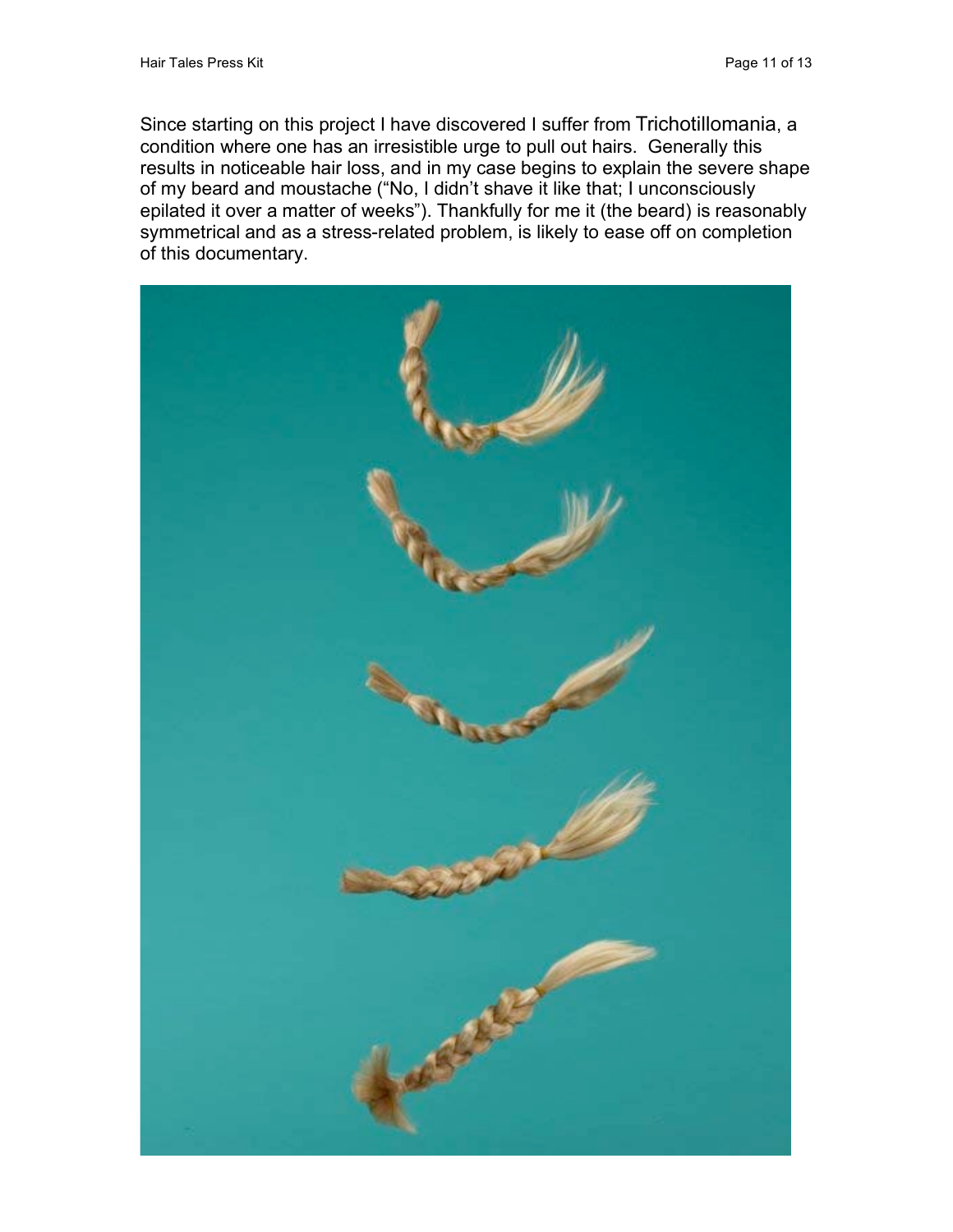## **CREW BIOGRAPHIES**

#### **Cath Moore**

Cath graduated with an MA in Scriptwriting from the Australian Film, Television and Radio School in 2002 where she received the Best Documentary award for her film 'The Green Monster.' She also graduated with the Southern Star, Scriptwriting and Best Overall Body of work awards. Cath has lectured in Scriptwriting and has written for Kid's TV. She has had 6 short film scripts produced. She won an AFI award in 2002 for Best Short Screenplay and also won Best Student screenplay at the St Kilda Film Festival of the same year. She won the Adelaide Film Festival Insite screenplay competition in 2005. That year Cath directed and co-wrote a half hour documentary for SBS TV *Hearing James*. Her latest script *Swing* won the Best Short Film award at both the 2007 St Kilda Film Festival and Adelaide Film Festival and was nominated for Best Short Film at the 2007 AFI awards. She is currently working on a number of feature film projects.

#### **Scott Otto Anderson**

Scott graduated from The College of Fine Arts, UNSW in 1998 where he has since returned to teach Digital Video and Filmmaking. His work spans drama, documentary, music video, art and theatre. At 23 Scott was directing his first national television show, *Alchemy*, a cult dance and electronic music show on SBS TV. He went on to direct music videos and has received numerous awards including a Cannes Lion, ATOM Awards, D&AD finalist and the Green Room Award for his video work on the Sydney Opera House project *Honour Bound*.. Scott has been listed on many directors-to-watch lists including Shots (US), Boards Magazine (US) and The Reel (UK). He has worked extensively overseas, mainly directing music videos with his directing collective *Family* www.workbyfamily.com . He recently won the 2008 MTV One80 award and is currently in pre-production as director of the resulting one-hour drama *Dream Life*.